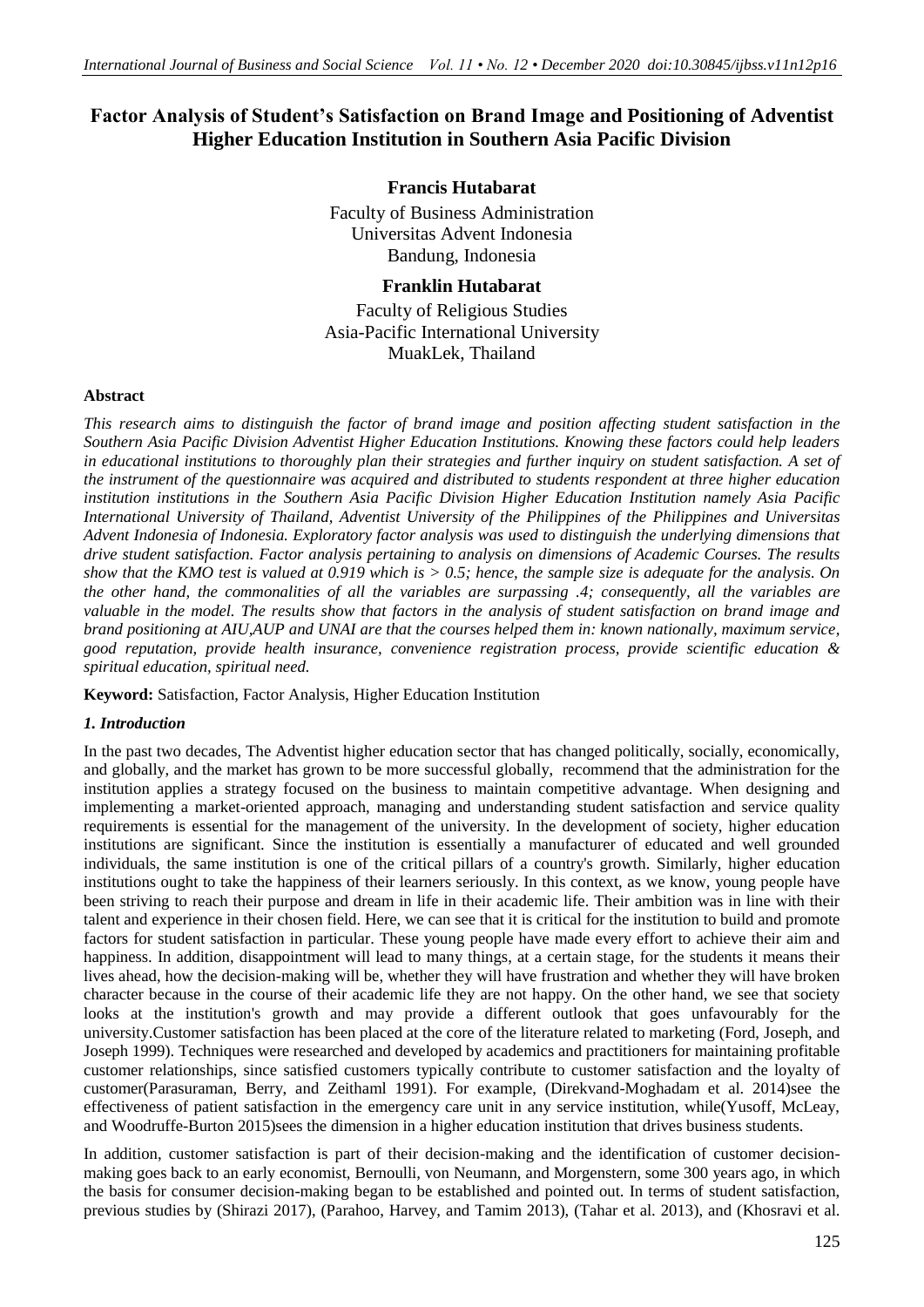2013) look at the satisfaction of the student and the factors that influence it. To this end, one can see that happiness in one's life is important. On this basis, according to research findings by (DeShields, Kara, and Kaynak 2005) and (Helgesen and Nesset 2007), they propose that continued student satisfaction research would assist them in their academic achievement and in addition, the preservation and life of the institution of higher education. Higher education institutions should also aim for a desired picture that will help draw more young people and provide them with service and academic satisfaction in pursuing education, they say.

# *2. Theoretical Foundation*

In their opinions on standards for satisfaction assessment, literature varies. In terms of fulfilment, a student looks at her educational experiences, according to(Kuo et al. 2014). Students with fulfilling interactions will also continue their studies, according to analysis. According to (Chua 2004), on the other hand, satisfaction is a crucial factor in the continuity and development of an organization in the midst of rivalry. In addition,(Athanassopoulos, Gounaris, and Stathakopoulos 2001) see that satisfactory students are also predictably loyal students, contributing to their decision to seek a higher degree at the same university. In his study, (Shirazi 2017) gives three main indicators of academic satisfaction, namely: experienced workers, reciprocal respect between teachers and students, and the induction of self-esteem among students by faculty and authorities.(James 2002) and (Umbach and Porter 2002)studies that showed that students with higher education satisfaction are discovered in students who do study and communicate with their professor.

# *3. Methodology*

At three Adventist higher education institutions in the Southern Asia Pacific Division Higher Education College, namely Asia Pacific International University, Adventist University of the Philippines and Universitas Advent Indonesia, a questionnaire as a study tool was created and distributed to student respondents. There are about 3,000 students studying at both institutions of higher education. There are 99 samples used for the studies based on the sample given and the findings were checked and cleared as a general respondent to the students using KMO and Bartlett's test. The method of factor analysis related to the analysis of brand image measurements and brand positioning was used. The following important findings of the study are as follows: The characteristics of the variables used in the study are investigated by descriptive statistics (Priyatno 2014). (Verma 2013) reported that the test of KMO and Bartlett is used for factor analysis to see if the data is satisfactory for the sample, as well as populations of all variables, scree map, total variance explained, and component matrix: rotated component matrix and unrotated factor solution, as well as varimax-rotated solution. According to (Verma 2013), the study can produce test battery in applying factor analysis, showing the number of factors to be maintained and the overall variance explained by these factors; the study will distinguish (analyze) the variables (values) in each (all) factor retained within the final solution on the basis of its measured loadings; the study will provide names for each retain factor.

# *4. Results and Discussion*

The results of the analysis provided solutions to various study-related concerns. The study used statistical tools to process relevant outputs explicitly selected for the study discussion. The different approach will assess the test battery to evaluate student brand image and role satisfaction by using the statistical method of factor analysis.

# **Descriptive Statistic**

The study uses mean of likert scale of 1 to 10 and Standard Deviation (SD) to classify the variables defined in the analysis. Table 1 look on the characteristic of variables in the study using the mean and SD for all variables in the study. The findings indicate that from the questions given, the respondent shows that they are agree and strongly agree that they are satisfied with Academic Courses given in the university.

#### **Profile per university**

Table 2 shows the mean result per university that resulted in Asia-Pacific International University respondent has the highest satisfaction result with 79.9% satisfaction, followed by Universitas Advent Indonesia by 74.69%. Adventist University of the Philippines has the lowest result of satisfaction with 69.95% satisfaction result.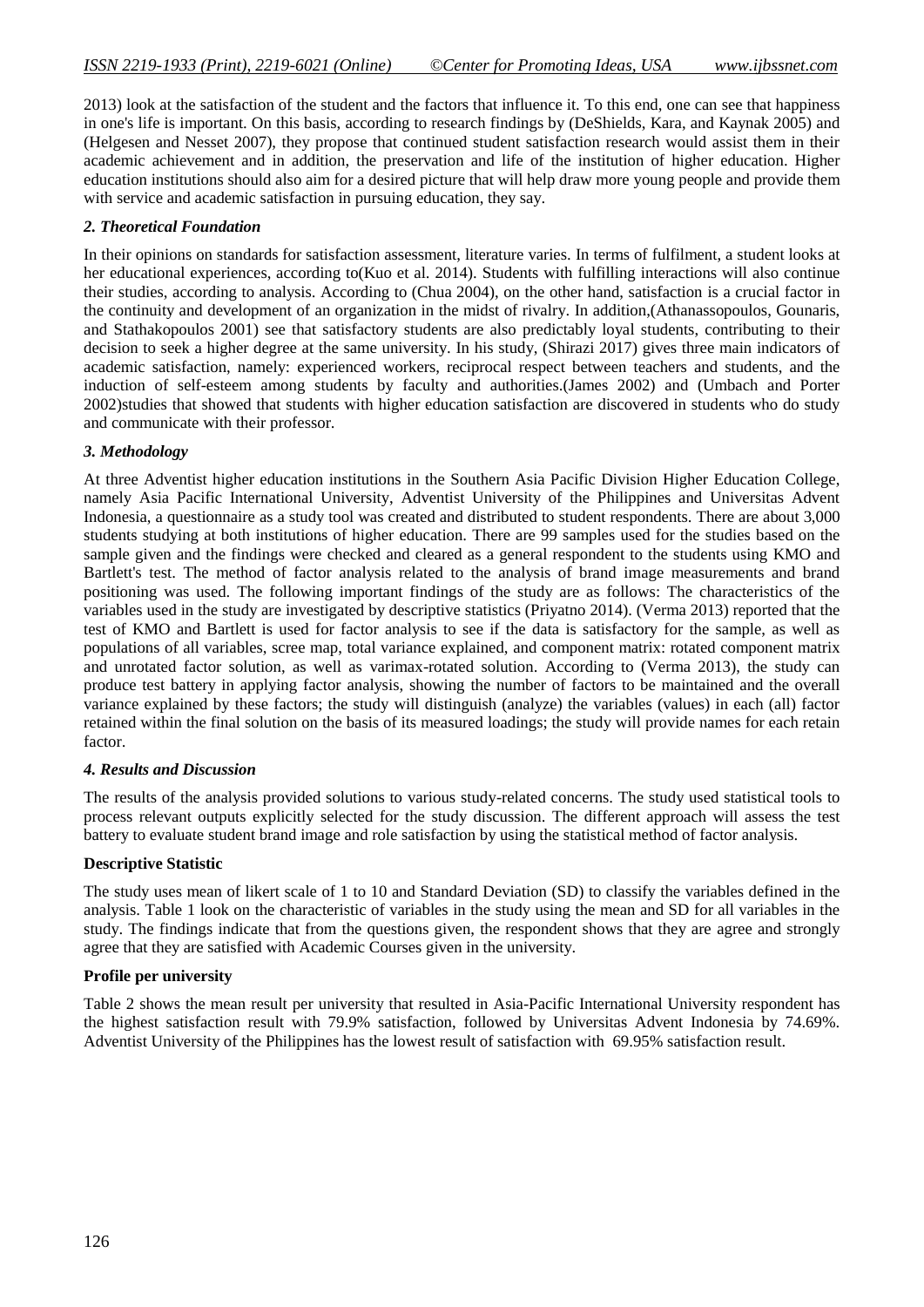| N <sub>0</sub> | <b>Variables</b>                                                                 | <b>Mean</b> | <b>Std. Deviation N</b> | <b>Analysis</b> |
|----------------|----------------------------------------------------------------------------------|-------------|-------------------------|-----------------|
| 1              | University has good reputation in terms of direct graduates to work              | 7.6162      | 1.39757                 | 99              |
| 2              | University has maximum service                                                   | 7.0808      | 1.52982                 | 99              |
| 3              | University is known nationally                                                   | 6.4343      | 1.98032                 | 99              |
| $\overline{4}$ | University provides scientific education and spiritual education                 | 8.8182      | 1.17251                 | 99              |
| 5              | The quality of education is in accordance with government standards              | 8.0606      | 1.49023                 | 99              |
| 6              | University provides convenience from the registration process to college 7.1515  |             | 2.13027                 | 99              |
| 7              | University provides health insurance for students who study                      | 7.8788      | 1.84763                 | 99              |
| 8              | I feel proud studying at the university                                          | 8.1414      | 1.74969                 | 99              |
| 9              | Universitygives a classy impression when studying                                | 7.4242      | 1.85764                 | 99              |
| 10             | I feel happy to gain knowledge while studying at university                      | 8.1515      | 1.68646                 | 99              |
| 11             | I chose this university because of my spiritual need                             | 7.8889      | 1.92666                 | 99              |
| 12             | I collected information before studying at the university                        | 6.8384      | 2.55434                 | 99              |
| 13             | I chose the university because the quality of service matched my<br>expectations | 6.8485      | 2.10618                 | 99              |
| 14             | I am happy to share university information with friends and family               | 7.8788      | 1.96018                 | 99              |
| 15             | I invite friends and family to study at the university                           | 7.4747      | 2.27831                 | 99              |

#### *Table 1. Descriptive Statistic*

*Table 2. Profile per university*

| No | <b>Variables</b>                        | <b>Mean</b> | <b>Analysis N</b> |
|----|-----------------------------------------|-------------|-------------------|
|    | Universitas Advent Indonesia            | 7.469444    | -48               |
|    | Asia-Pacific International University   | 7.996190    | 35                |
|    | Adventist University of the Philippines | 6.995833    | 16                |

# **KMO & Bartlett's Test**

Table 3 displays KMO test result, which expresses whether data size for the study in terms of factor analysis was adequate or not. Based on table 3, the value is  $0.919$  and it is  $> 0.5$ ; therefore, the data has adequate size or the analysis. Further, Bartlett test of sphericity is used to test the null hypothesis that the correlation matrix is an identity matrix (Verma, 2013). Since significant value (p-value) of correlation matrix is  $0.000$  which is  $< 0.01$ hence it is significant, and the correlation matrix is not an identity matrix. Therefore, the factor model is appropriate.

|  |  |  | Table 3. KMO and Bartlett's Test |  |
|--|--|--|----------------------------------|--|
|--|--|--|----------------------------------|--|

| Kaiser-Meyer-Olkin<br>Sampling Adequacy. | Measure            | of $.919$ |
|------------------------------------------|--------------------|-----------|
| <b>Bartlett's Test of Sphericity</b>     | Approx.<br>Chi-Sq. | 115.3     |
|                                          | Df                 | 105       |
|                                          | Sig.               | (1)(1)    |

# *Communalities Test*

In this statistic analysis, higher communality of a variable point to that the main portion of its variability is explained by the identified factors in the analysis. Stipulation for communality of variable is < .4 (Verma, 2013). Communalities table, variable X1 is 0.605. This means that about 60.5% of the variance of the comfort variable can be explained by the formed factors. Likewise for the other variables. Result from table 4 indicate that the communalities of all the variables are more than .4; therefore, all the variables are useful for the model.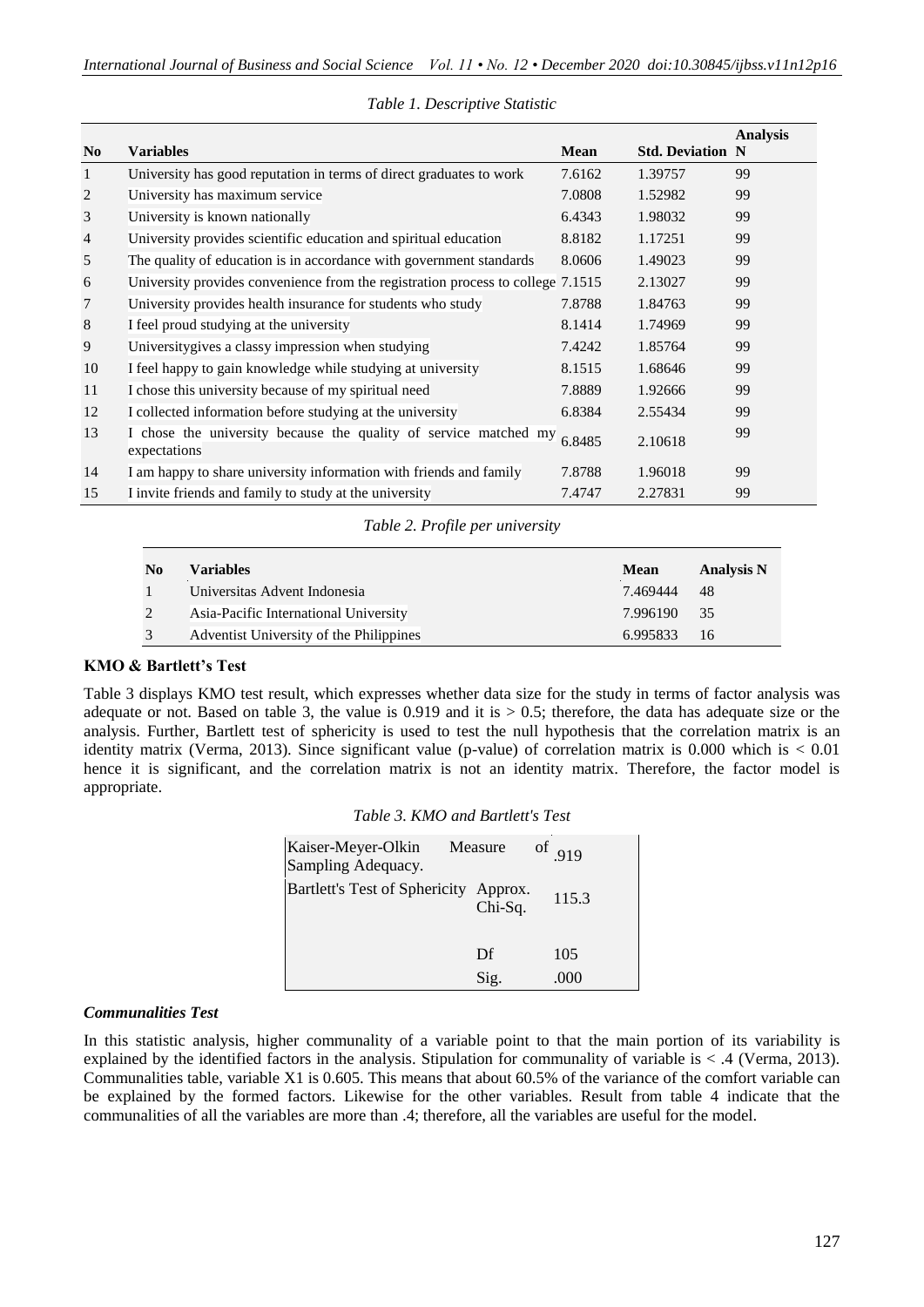| Variables                                                                     | Initial | Extraction |
|-------------------------------------------------------------------------------|---------|------------|
| University has good reputation in terms of direct graduates to work           | 1.000   | .605       |
| University has maximum service                                                | 1.000   | .790       |
| University is known nationally                                                | 1.000   | .765       |
| University provides scientific education and spiritual education              | 1.000   | .676       |
| The quality of education is in accordance with government standards           | 1.000   | .666       |
| University provides convenience from the registration process to college      | 1.000   | .817       |
| University provides health insurance for students who study                   | 1.000   | .766       |
| I feel proud studying at the university                                       | 1.000   | .719       |
| University gives a classy impression when studying                            | 1.000   | .801       |
| I feel happy to gain knowledge while studying at university                   | 1.000   | .840       |
| I chose this university because of my spiritual need                          | 1.000   | .622       |
| I collected information before studying at the university                     | 1.000   | .603       |
| I chose the university because the quality of service matched my expectations | 1.000   | .718       |
| I am happy to share university information with friends and family            | 1.000   | .795       |
| I invite friends and family to study at the university                        | 1.000   | .670       |

#### Table 4*Communalities Test*

### *Eigen value*

After rotation, it can be seen that the first, the second and the third factors explain 24.844, 24.104 and 23.410% of the total variance, respectively. Hence, these factors together can explain 72.358% of total variance in the study. The values of factors in the table displays that factor retained in the study are only for those factors with Eigen values 1 or more than 1(Verma 2013). Here, it can be seen that the Eigen value for the first three factors are  $>1$ ; consequently, only three factors have been retained in this study.

|                |                     |          |               | Extraction | Sums     | of   | Squared                                  |       |          |               |
|----------------|---------------------|----------|---------------|------------|----------|------|------------------------------------------|-------|----------|---------------|
|                | Initial Eigenvalues |          |               | Loadings   |          |      | <b>Rotation Sums of Squared Loadings</b> |       |          |               |
| Comp           |                     | %        | of Cumulative |            | $\%$     |      | of Cumulative                            |       | $\%$     | of Cumulative |
| onent          | Total               | Variance | $\%$          | Total      | Variance | $\%$ |                                          | Total | Variance | $\%$          |
| 1              | 8.752               | 58.346   | 58.346        | 8.752      | 58.346   |      | 58.346                                   | 3.727 | 24.844   | 24.844        |
| $\overline{c}$ | 1.101               | 7.339    | 65.684        | 1.101      | 7.339    |      | 65.684                                   | 3.616 | 24.104   | 48.948        |
| $\mathfrak{Z}$ | 1.001               | 6.674    | 72.358        | 1.001      | 6.674    |      | 72.358                                   | 3.512 | 23.410   | 72.358        |
| $\overline{4}$ | .696                | 4.639    | 76.998        |            |          |      |                                          |       |          |               |
| 5              | .640                | 4.269    | 81.267        |            |          |      |                                          |       |          |               |
| 6              | .578                | 3.852    | 85.119        |            |          |      |                                          |       |          |               |
| 7              | .437                | 2.915    | 88.033        |            |          |      |                                          |       |          |               |
| $\,8\,$        | .396                | 2.640    | 90.673        |            |          |      |                                          |       |          |               |
| 9              | .296                | 1.971    | 92.644        |            |          |      |                                          |       |          |               |
| 10             | .267                | 1.780    | 94.424        |            |          |      |                                          |       |          |               |
| 11             | .237                | 1.583    | 96.007        |            |          |      |                                          |       |          |               |
| 12             | .197                | 1.311    | 97.317        |            |          |      |                                          |       |          |               |
| 13             | .162                | 1.080    | 98.397        |            |          |      |                                          |       |          |               |
| 14             | .129                | .858     | 99.255        |            |          |      |                                          |       |          |               |
| 15             | .112                | .745     | 100.000       |            |          |      |                                          |       |          |               |

*Table 5. Total Variance Explained*

Extraction Method: Principal Component Analysis

### **Scree Plot**

Figure 1 presents the scree plot, which is taken by plotting the factors along X-axis toward their eigenvalues along Y-axis. The aforementioned plot reveals that solely three factors with eigenvalues above elbow bent. Therefore, particularly three factors occurred retained in this study.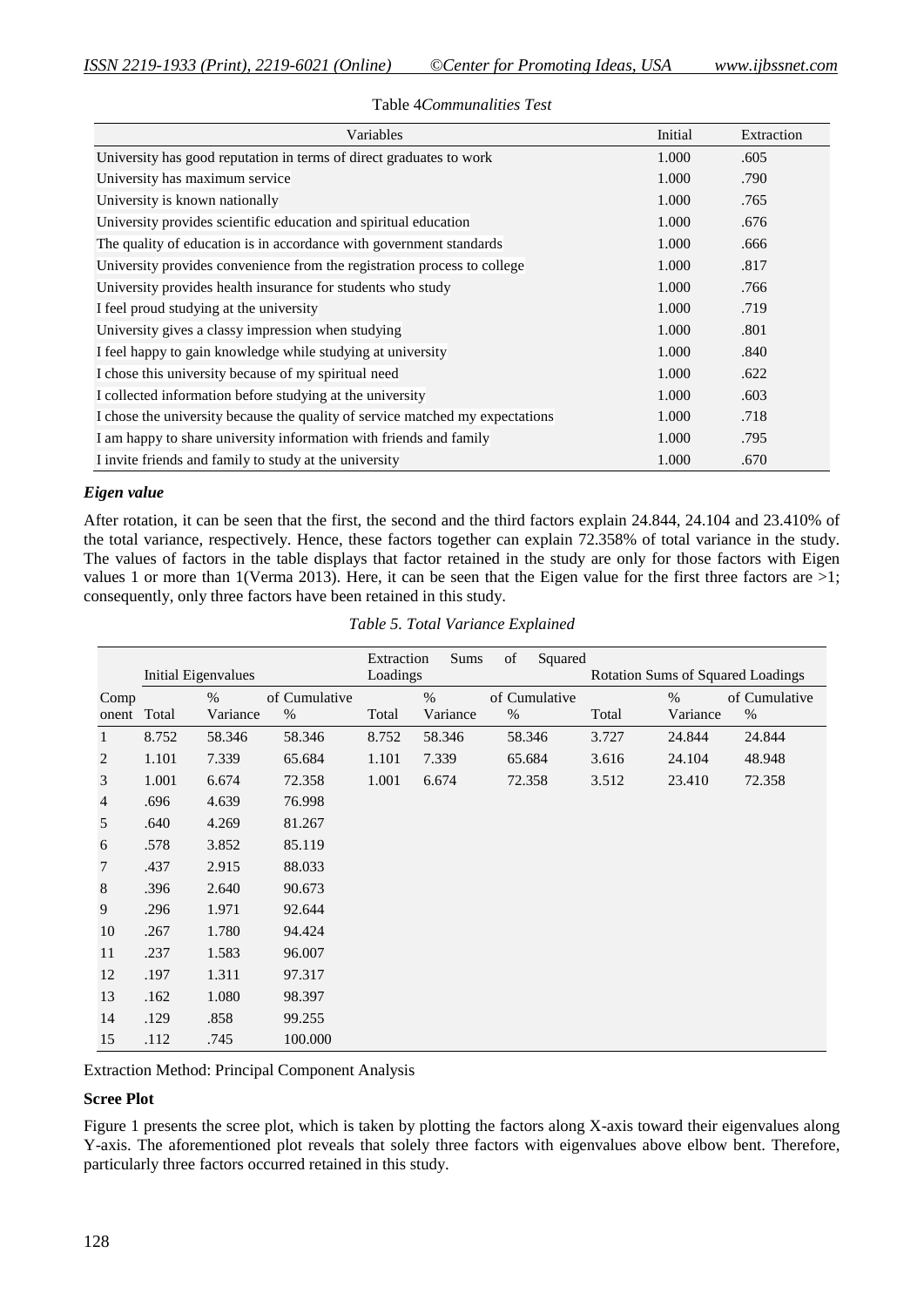

*Figure 1*. Scree Plot

#### *Extracted Factors*

Based on the statistical analysis, three factors are selected, and factor loadings of all the variables on each of the factors have been shown in table 6. Considering this is an unrotated factor solution, and some of the variables may show their contribution in more than one factor. To avoid this state, the factors are rotated and according to(Verma 2013)the varimax rotation has been used in this case to rotate the factors, as this is the most favoured approach used by the researchers due to its efficiency.

Variables are normally classified in a factor if their loading on factor 0.7 or more.(Verma 2013). This warrants that the factor obtains an adequate variance from that variable. However, one may lessen this threshold value if adequate variables cannot be distinguished in the factor. In this problem, the variables have been retained in a factor which its loadings are greater than or equal to 0.6. Owing to this criterion, variables have been grouped in each of the three factors, and test battery for factors on student satisfaction on the academic course is given in table 6.

|  | Table 6. Component Matrix |  |
|--|---------------------------|--|
|--|---------------------------|--|

| <b>Variables</b>                                                               | Component |                |      |  |
|--------------------------------------------------------------------------------|-----------|----------------|------|--|
|                                                                                | 1         | $\overline{2}$ | 3    |  |
| University is known nationally                                                 | .815      | .305           |      |  |
| University has maximum service                                                 | .761      |                | .395 |  |
| University has a good reputation in terms of direct graduates to work          | .711      |                |      |  |
| University gives a classy impression when studying                             | .659      | .581           |      |  |
| The quality of university education is in accordance with government standards | .625      |                | .501 |  |
| I chose the university because the quality of service matched my expectations  | .586      |                | .547 |  |
| University provides health insurance for students who study                    |           | .847           |      |  |
| University provides convenience from the registration process to college       | .458      | .748           |      |  |
| I feel happy to gain knowledge while studying at the university                | .351      | .668           | .519 |  |
| I am happy to share university information with friends and family             | .322      | .663           | .501 |  |
| I feel proud studying at the university                                        | .327      | .653           | .430 |  |
| University provides scientific education and spiritual education               |           |                | .792 |  |
| I chose the university because of my spiritual need                            |           |                | .726 |  |
| I collected information before studying at the university                      | .338      |                | .653 |  |
| I invite friends and family to study at the university                         |           | .487           | .594 |  |

Extraction Method: Principal Component Analysis.

*Tabe 7.Test Battery*

| <b>Variables</b> | Loadings | <b>Factors</b>                                                           |
|------------------|----------|--------------------------------------------------------------------------|
| X <sub>3</sub>   | .815     | University is known nationally                                           |
| X2               | .761     | University has maximum service                                           |
| X1               | .711     | University has a good reputation in terms of direct graduates to work    |
| X7               | .847     | University provides health insurance for students who study              |
| X6               | .748     | University provides convenience from the registration process to college |
| X4               | .792     | University provides scientific education and spiritual education         |
| X11              | .726     | I chose the university because of my spiritual need                      |